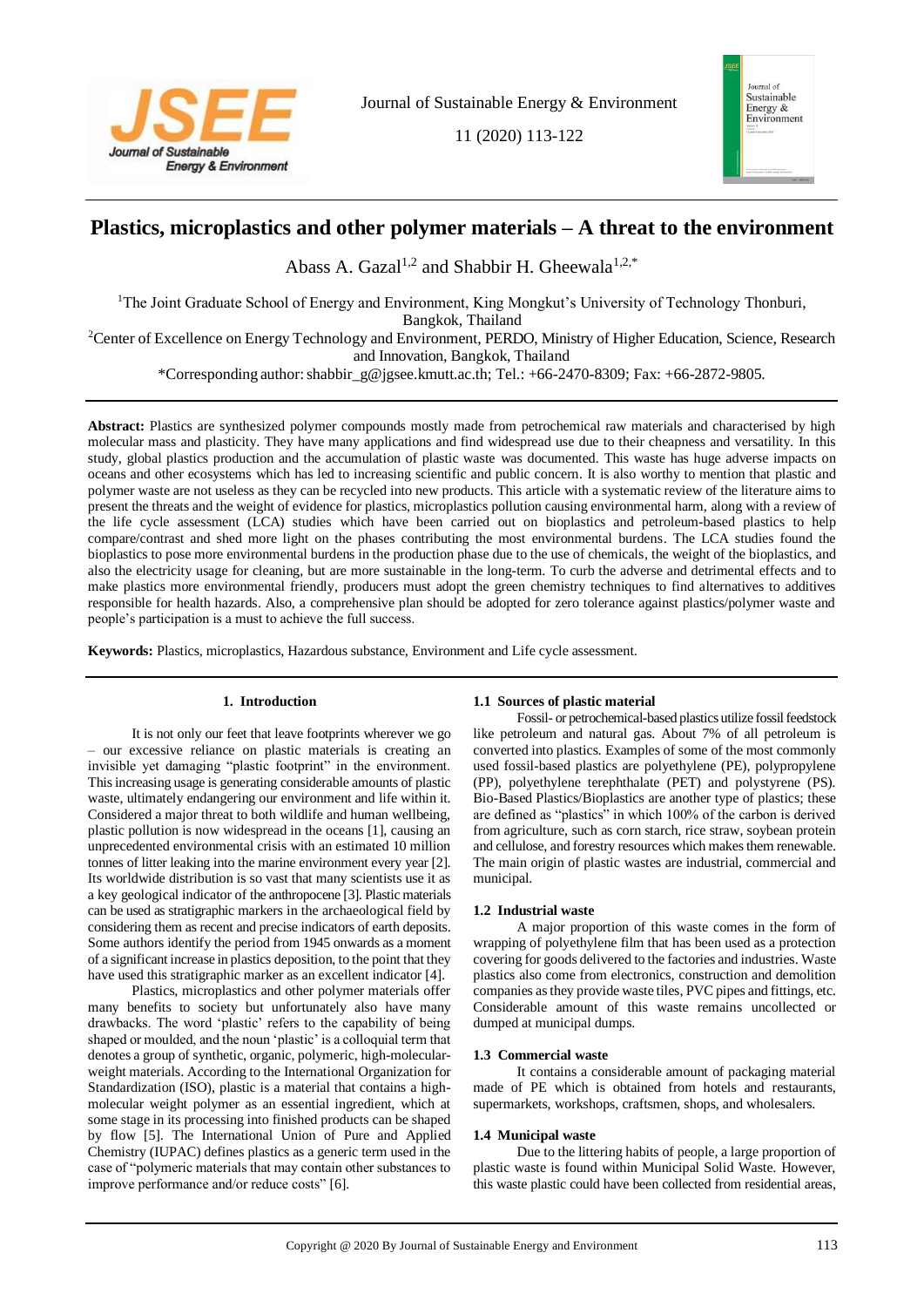streets, parks and waste dumps before they enter the municipal solid waste. Contamination with other hazardous waste makes it difficult for this plastic waste to be separated and cleaned easily. Many a times waste starts degrading under the sunlight before it is being collected. But it does not mean that the plastic waste becomes unable to be reprocessed. The above-mentioned problem can be controlled to some extent by increasing the awareness among people about the correct disposal techniques of this plastic waste.

## **2. Categories of Plastics**

# **2.1 Thermoplastics**

These are polymers that do not change their chemical composition when heated and can, therefore, undergo moulding multiple times. These include the common plastics polyethylene (PE), polypropylene (PP), polystyrene (PS), polyvinyl chloride (PVC) and polytetrafluoroethylene (PTFE) with molecular weights in the range of 20,000 to 500,000 AMU (atomic mass unit).

#### **2.2 Thermoset Plastics**

These are polymers that remain solid and cannot be melted nor modified. The chemical change here is irreversible, and hence these plastics are not recyclable because they have a highly cross-linked structure, whereas thermoplastics are linear. Examples include phenol-formaldehyde, polyurethanes, etc.

## **2.3 Fibre plastics and non-fibre plastics**

At this junction, it is worthy to state that fibre plastics are a category of composite plastics that specifically use fibre materials which are usually glass, carbon, aramid or basalt to mechanically enhance the strength and elasticity of plastics, e.g., polyamide, polyethylene terephthalate, polyester, polyvinyl chloride (PVC) vinyon, polyolefins, polyurethane fiber, etc. The original plastic material without fibre reinforcement is known as the matrix or binding agent or non-fibre plastics, e.g., epoxy, vinyl ester, polyester thermosetting plastic, phenol formaldehyde resins, etc.

#### **3. Microplastics**

The term "microplastic" refers to plastic particles that are less than 5 mm in size. The term 'microplastic' was further refined by Cole and colleagues [7], who described 'primary microplastics' and 'secondary microplastics', dividing the particles according to origin, i.e., particles that were manufactured in a microscopic size range (including pellets or beads) versus the degradation products of large debris (produced via physical, biological or chemical fragmentation) [7]. Microplastics can contain two types of chemicals: (i) additives and polymeric raw materials (e.g., monomers or oligomers) originating from the plastics, and (ii) chemicals absorbed from the surrounding ambience. Additives are chemicals intentionally added during plastic production to give plastic qualities like colour and transparency and to enhance the performance of plastic products to improve both the resistance to degradation by ozone, temperature, light radiation, mould, bacteria and humidity, and mechanical, thermal and electrical resistance [8]. They include inert or reinforcing fillers, plasticizers, antioxidants, UV stabilizers, lubricants, dyes and flame-retardants [8].

## **3.1 Primary microplastics**

Primary microplastics are the by-products of particulate emissions released from industrial production, the release of plastics dust from plastics products. They are widely used in cosmetics formulations [7, 9] such as makeup, sunscreen, nail polish, hair colouring, eye shadow, shower gels, and personal care products containing scrubs and abrasives (such as toothpastes, facial cleansers and air-blasting) [10-13], also including fibres released from synthetic textile and clothing manufacture [14].

Primary microplastics are hardly visible to the naked eye and likely to flow straight from the bathroom drain into drainage systems and can easily escape capture by wastewater treatment plants (preliminary sewage treatment screens [15].

#### **3.2 Secondary microplastics**

Secondary microplastics are larger plastic particulate materials mostly derived from fragmentation and degradation of large plastic debris into tiny fragments when suffering high solar UV-radiation and mechanical abrasion by a comprehensive consequence of physical (mechanical), chemical (photolytic) and biological processes, which can be directly transported into the marine environments from shorelines, rivers, and sewage pipes. These microplastics eventually end up in water bodies travelling all the way from rivers to seas or oceans.

IUPAC also defines polymers as substances composed of monomers forming macromolecules, very large molecules with molecular weights ranging from a few thousand to as high as hundreds of gram/mole. They are synthetic, made mostly of petrochemicals and exhibit high molecular mass, plasticity and some additive chemicals are added to increase the performance and efficiency of the products. Being easily manufactured, low cost, resistant to water, chemicals, temperature to a certain level and light resistance, plastics are used in a wide range of products. Production of plastics has increased exponentially; because of their widespread usage, plastics constitute a large material group with global annual production that has doubled in 15 years, reaching 350 million tonnes in 2017 [16]. For many applications, plastics can even offer lower carbon footprint alternatives compared to other materials [2]. The global production of plastics reached the 360 million tonnes mark in 2018 [17]. Consequently, this widespread use of plastics, as well as the resistance to degradation by many plastics and all polymer materials, ultimately leads to their accumulation in oceans, deeps seas, landfills and other terrestrial niches therefore adversely affecting wildlife and also human health. In the oceans, plastic product debris and sediments are ingested by and/or trapped inside marine organisms and fragmented into smaller pieces and microplastics [18]. Although the presence of plastics pollution was mentioned for the first time in 1972, there was less attention on the harmful effects of it on the environment. The plastic polymer is considered to be biochemically inert due to its large molecular size and is therefore not regarded as hazardous for human health or the environment [19]. However, polymerisation reactions are rarely complete and, therefore, also unreacted residual monomers can be found in polymeric materials, several of which are hazardous for human health and the environment and/or affect polymer properties [20]. These residual monomers contents may vary a lot depending on the type of polymer, polymerisation technique and techniques for reducing residual monomer content [19]. A search for research articles that uses the terms "Plastic / microplastic / polymer and effect" showed that the number of published studies now number in thousands, and new studies are published daily. Early publications focused on methods for finding and identifying plastics and microplastics in different matrices, but more recently, the number of effect studies that measure the consequences of exposure have increased. As the research field has grown, the need for a common vocabulary has also grown. The objective of this study is to identify and compile the environmental threats, damages and health effects of the plastics, microplastics and polymers.

With the aim of detecting the potential threats plastics pose to humans and to the environment, plastics and polymers that are in circulation in the economy were identified; some of these polymer materials have global production exceeding 10,000 tonnes/year and the environmental and health hazards of chemicals used in these plastic polymer are as shown in Table 1. The hazard classifications were almost exclusively taken from the Annex VI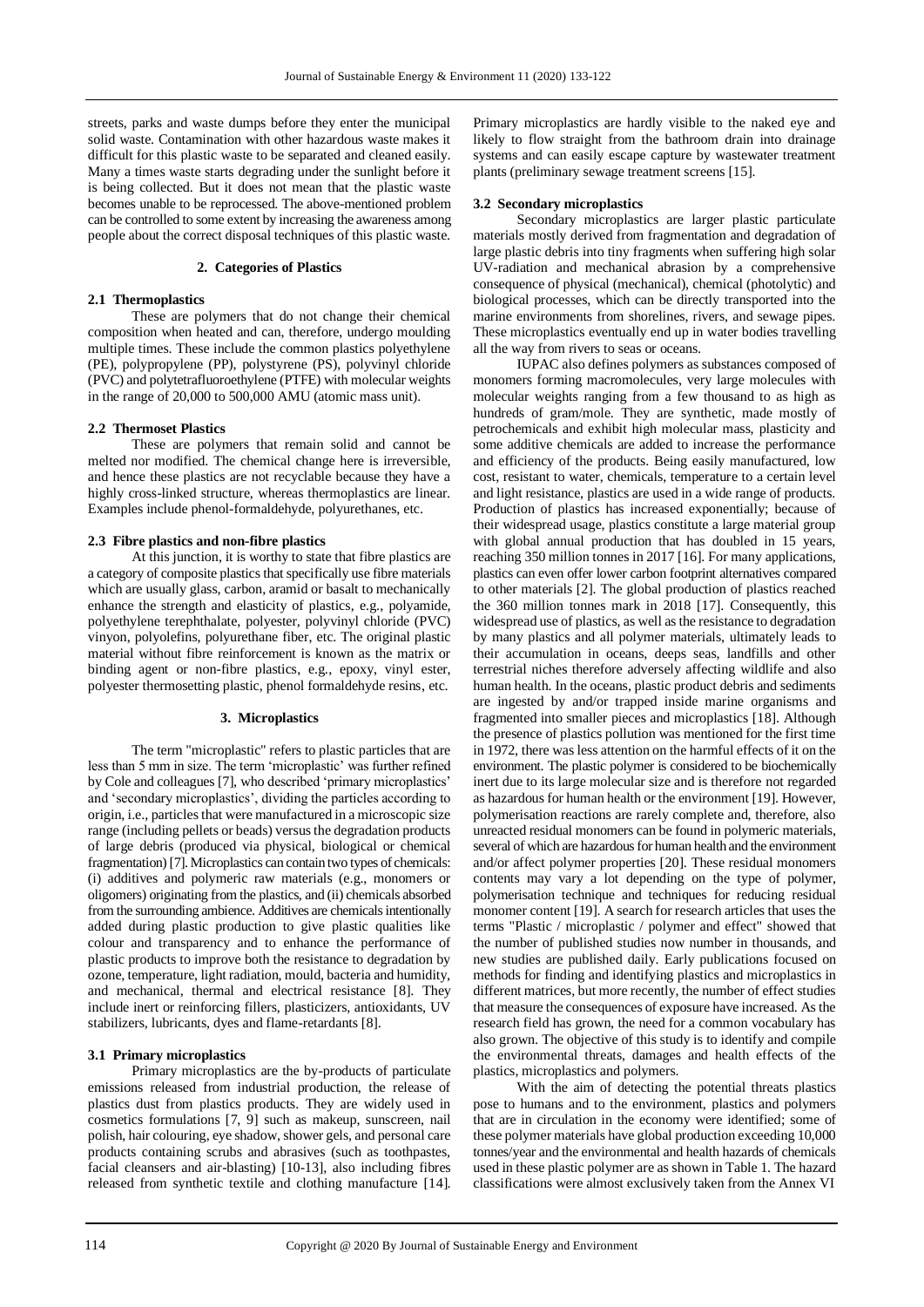| <b>Table 1.</b> Kaliking of grobal annual production versus nazaru failk. |                                         |                                          |  |  |  |  |  |  |
|---------------------------------------------------------------------------|-----------------------------------------|------------------------------------------|--|--|--|--|--|--|
| <b>Polymer type</b>                                                       | Global production (million tonnes/year) | <b>Hazard rank for polymer</b>           |  |  |  |  |  |  |
| Polypropylene (PP)                                                        | 45                                      | 37 ( <sup>a</sup> ) [21]                 |  |  |  |  |  |  |
| Polyvinyl chloride (PVC)                                                  | 37                                      | 5, 6, 11 $(21-23)$                       |  |  |  |  |  |  |
| Polyethylene terephthalate (PET)                                          | 33                                      | $36^*$ , $36^*$ ( <sup>a</sup> ) [22-23] |  |  |  |  |  |  |
| High-density polyethylene (HDPE)                                          | 32                                      | 36 (a) [21]                              |  |  |  |  |  |  |
| Low-density (LDPE) and linear-                                            | 39                                      | 36, 36, 36, 36**, 36** (a) [21-25]       |  |  |  |  |  |  |
| low-density (LLDPE) polyethylene                                          |                                         |                                          |  |  |  |  |  |  |
| Polystyrene (PS) (general purpose)                                        | 13                                      | 35 (a) $[23]$                            |  |  |  |  |  |  |

**Table 1.** Ranking of global annual production versus hazard rank.

⁎ Contains≥10 wt.% non-classified substance.

⁎⁎ Contains≥10 wt.% non-classified substance, for which ranking may be underestimated.

a The sum hazard scores derived based on harmonized CLP classifications

Source: [21]

in the EU classification, labelling and packaging (CLP) regulation which is based on the UN Globally Harmonized System (GHS) (European Parliament and Council, 2008). Classifications including the 1st Adaptation to Technical Progress have been used (European Commission, 2009). These classifications reflect the intrinsic hazardous properties of a substance or mixture (with some exceptions, e.g., organic peroxides), and do not take exposure into account. The sum hazard scores derived based on harmonized CLP classifications for environmental or human health hazards were used to sort the lists of chemicals.

According to Lithner [21], the procedure for calculating the hazard score (sum) for the polymer is based on the classifications of the monomer(s) that the polymer is made of. Since a substance often has multiple classifications, e.g., is classified both as mutagenic category 2 and acute toxic category 3, the hazard grades (1-10,000) for each classification were summarised to create a hazard score for the substance. In this way, a substance that is both mutagenic and acutely toxic gets a higher hazard score (i.e., 1000+100=1100), than a substance that is only mutagenic (i.e., 1000). If more than one monomer is needed to produce the polymer, figures on each monomer's average weight fraction in the polymer are multiplied with the hazard score for each monomer. The weight fraction of a monomer is the mass of one monomer used, divided by the total mass of all monomers used to produce the polymer. Finally, the sum of the hazard scores for all monomers included in the polymer type are calculated, and a hazard ranking of the different plastic polymers is made. The ranking means that the polymer is made from hazardous substances (the greatest part being transformed during polymerisation). Release of these hazardous substances or degradation products may occur during production, use and end of life phase, and thereby there is a hazard associated with the ranked polymer type.

This review aims to give a general and thorough description of the plastic pollution issue, with a focus on the quantities of plastic flowing into natural habitats, e.g., oceans, landfills, and the threats they pose to both inhabitants (living organisms) and the habitat itself (environment). Secondly, it will discuss current knowledge gaps and challenges underlying plastic, polymer waste management. Lastly, the conclusion will stress on the need to act now and, remedies to plastic waste pollution.

#### **4. Methods**

A systematic review was conducted of papers published up to the early of 2020, which were identified by the search engines, Google and Science hub. The search terms "plastics, microplastic" and "environment" were used and 150 peer-reviewed research articles identified. Additionally, streamlined searching was conducted to source for recent research work on the topic within the last two decades which helped to scale down the initial number of research articles identified. A further refinement of the search was done to include only those plastic and polymer materials which have a global production exceeding 10,000 tonnes/year. With such high

production rate, these materials represent the great varieties of plastic and polymer types/families in circulation.

Further streamlined searching was conducted when cited literature yielded relevant peer-reviewed articles and applicablereports published by government agencies that were missed by the search engine. This review was also based on a literature review of the life cycle assessment (LCA) approach, and measurements of the harmfulness of plastics from cradle to grave, i.e., from manufacturing phase, use phase to disposal. With the aim of carrying out these methods, identifying, analysing, and quantifying plastics in the environment is imperative, and these are described in the following sections.

## **4.1 Methods of microplastic analysis**

Majority of the monitoring studies employed solely visual identification methods (i.e., naked eye or dissecting microscopes), with a good number of those studies published in 2016 and 2017. Visual identification only permits identification down to 500 mm [26]. Although visual confirmation techniques are inexpensive in terms of time and cost, misidentification of natural particles such as coal ash or coal fly [27] and quartz or calcium carbonate [28] is possible. A multitude of authors have therefore concluded that the visual identification error rate for identifying natural particles as microplastics is unacceptably high, ranging from 33 to 70% [28-32]. Studies not using appropriate analytical confirmation techniques are likely overestimating environmental concentrations of relevant size fractions [33]. This is especially true for fibres, where visual analysis alone cannot differentiate between cotton or other natural fibrous materials and those of synthetic origin [31]. Advanced analytical confirmation methods (some form of Raman scattering or [m]-Fourier transform infrared spectroscopy [FTIR]), which allow particles to be characterized in terms of their chemical makeup and hence to distinguish from natural particles and identify polymer type, a substantial number of the studies were used. The use of various Raman and FTIR spectroscopy techniques can also lower the particle size detection limit to 1 and 10 mm, respectively [26, 34]; however, confidence in detection is decreased at <131 mm [35]. In 64% of the studies involving confirmation methods, confirmation was performed on <50% of particles sampled. A further 13% used a chemical identification technique to identify >50% of particles sampled, whereas 23% confirmed 100% of suspected microplastics. Confirmation of >50% of suspect microplastics was not limited to studies with low total particle counts (e.g., <500) despite the additional cost and effort for sample analysis. Similar to the studies using visual techniques, measured environmental concentration from any study where <50% of suspect microplastics have been confirmed, should be treated with caution. Problems can also be encountered in microplastic detection when using appropriate analytical confirmation methods because of difficulties pertaining to particle brittleness (breaking apart in the sample preparation stage), biofouling of particles (interfering with the signal), or the particle size being too small to be adequately analysed [36-37].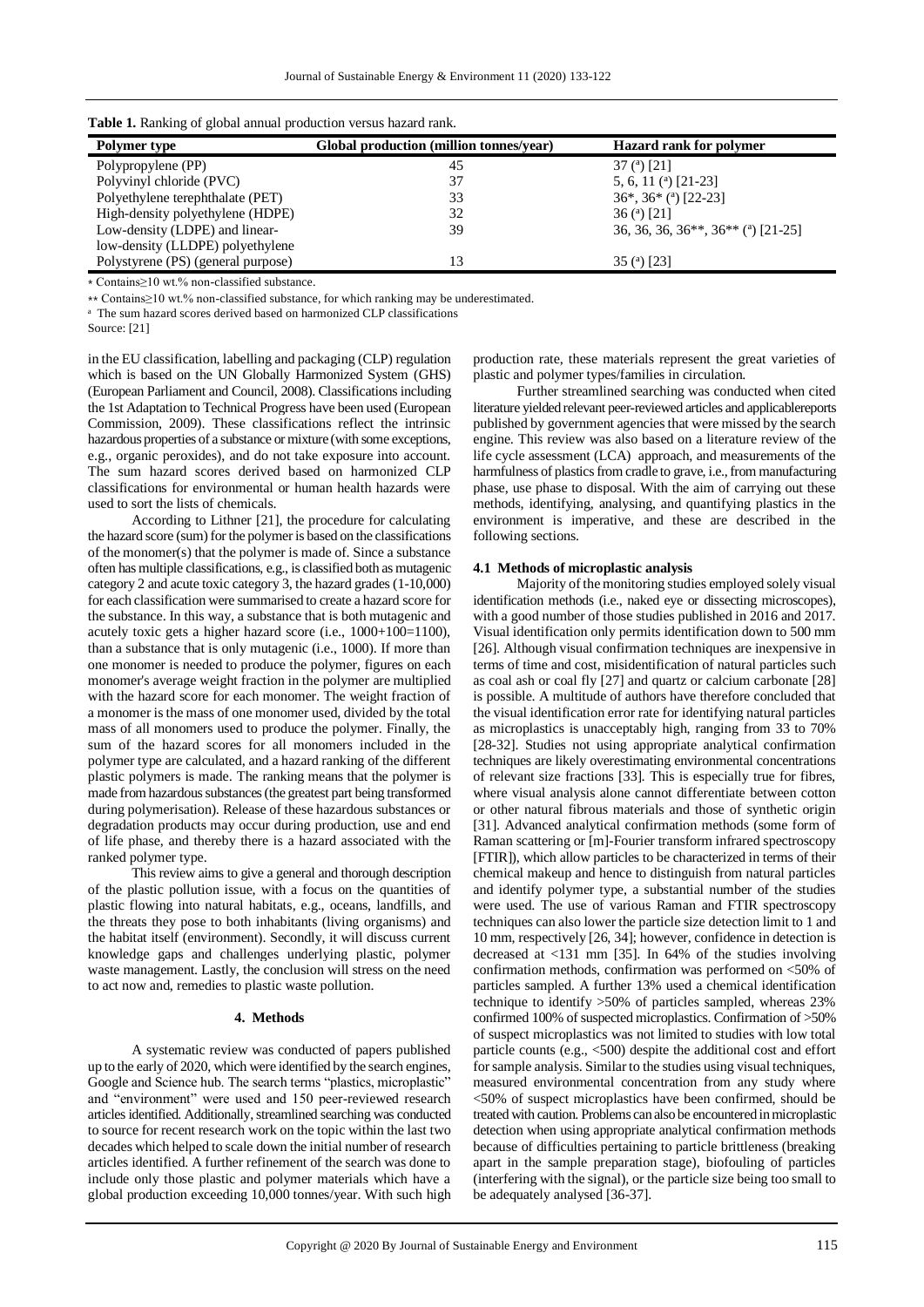#### **4.2 Accumulation of plastic waste in the natural environment**

The dispersal and ill effects of large plastics have been the focus of research to date. The five heaviest plastic polluters geographically are; China, Indonesia, the Philippines, Vietnam and Sri Lanka, which between them contribute 56% of the global ocean plastic waste. This is mainly as a result of large populations living within 50 km of the coast, and relatively poor waste management facilities [38]. It has been estimated that more than 150 Mt of plastics have entered the world's oceans [39], which amounts to around 2.6% of the total plastics ever produced from primary plastics (5.8 billion tonnes) [40]. According to Geyer et al. [40], all the plastics produced from 1950 to 2015 were disposed by one of the following methods; Discarded (55%), Incinerated (25%) and Recycled (20%). Substantial quantities of plastic have accumulated in the natural environment and in landfills. Around 10 per cent by weight of the municipal waste stream is plastic [18]. In agriculture, aside from industrial sludge, plastics mulch is an important source of microplastics [41]. Plastics mulch has been widely adopted to increase crop yields by reducing evaporation and increasing temperature. These products can also produce a high amount of microplastics when the plastics cannot be recycled efficiently [41]. Greenhouse materials, soil conditioners, manure, irrigation, garbage, atmospheric deposition, and debris from the friction of plastics products are other sources of microplastics, which primarily accumulate in agricultural soil [42], resulting in a mixture. These mixtures can result in 0.08 -  $6.3 \text{ kg}$  ha<sup>-1</sup> per year of visible plastics in arable soil, with annual microplastics input reaching  $0.6 - 4.3 \times 10^5$  and  $0.4 - 3.0 \times 10^5$  tonnes in European and North American agricultural soils, respectively, higher than that in the surface water of the ocean [43-44]. Discarded plastics also contaminate a wide range of natural terrestrial, freshwater and marine habitats. There is also some data on littering in the urban environment, for example compiled by EnCams in the UK (http://www.encams.org/home). Plastics have become a menacing pollutant in the environment because of the very high rate of production and also their improper disposal via indiscriminate dumping (unsanitary landfilling). When plastics get dumped at an unsanitary waste site, they get dispersed, blown

and washed away into various channels. According to the U.S. Environmental Protection Agency, Americans recycled only 9.1% of their plastics in 2015. Waste-to-energy facilities combusted 15.5%. But the most likely destination for the plastics discarded in the U.S. is the landfill; it is the final resting place for threequarters of it. The incidental presence of microplastics in aquatic habitats (surface water, the water column or sediments) facilitates the intake of microplastics by organisms. The spatial overlap between the microplastics distribution and the physical presence of biota is the major contributing factor for microplastics influx into food webs [45]. Microplastics enter into food webs via a prey's ingestion (trophic transfer), entanglement, respiratory intake (inhalation) or adherence of microplastics [46]. There are accounts of inadvertent contamination of soils with small plastic fragments as a consequence of spreading sewage sludge [47], and of fragments of plastic and glass contaminating compost prepared from municipal solid waste. Also, plastics are carried into streams, rivers and ultimately the sea with rainwater and flood events [48]. A summary of worldwide microplastics contamination is shown in Table 2.

#### **5. Decomposition of plastics**

Plastics tend to be exceptionally stable and durable, which is why they have gained popularity and a wide application in society; however, these same qualities render them persistent in the environment, and resistant to decomposition when discarded [56]. In the environment, plastics may undergo degradation by four principal mechanisms : photodegradation, thermo-oxidative degradation, hydrolysis and biodegradation by microbes [57]. Photodegradation by sunlight is generally the initial event, which primes the material for subsequent thermo- oxidative degradation [57-58]. As a result of these processes, the plastic becomes brittle and steadily dissociates into increasingly smaller fragments: finally, down to the molecular level, such that they can be metabolised by microbes [57,59], which either incorporate the carbon atoms from the polymer chains into biomolecules, or oxidise them to CO2. The overall process of decomposition is very

**Table 2.** A summary of microplastic contamination in various estuarine water/sediments reported worldwide.

| SI.<br>no.     | Location                                                          | Microplastics<br>range/ave.                                    | Method                                                                                                                                    | Particle size<br>(mm)          | Sample<br>type      | Polymer types                                           | Reference                            |
|----------------|-------------------------------------------------------------------|----------------------------------------------------------------|-------------------------------------------------------------------------------------------------------------------------------------------|--------------------------------|---------------------|---------------------------------------------------------|--------------------------------------|
| $\mathbf{1}$   | Vembanad<br>Lake, India                                           | 252.8 particles $m^{-2}$<br>(average)                          | Van Veen grab<br>$(25 \text{ cm}^2)$<br>Sieve: 5 mm                                                                                       | $<$ 5 mm                       | Sediment            | HDPE, LDPE,<br>PP, PS                                   | Sruthy and<br>Ramasamy<br>[49]       |
| $\mathcal{L}$  | Lake Huron,<br>Canada                                             | 3209 plastic pieces<br>$85 \text{ m}^{-2}$ (total)             | Grid: $2 m x 2 m$<br>Sample collector:<br>Stainless steel trowel<br>Depth: N/A                                                            | $5 \pm 0.5$ mm                 | Sediment            | PE, PP and<br>Polyethylene<br>terephthalate<br>(PET)    | Zbyszewski<br>and Corcoran<br>$[50]$ |
| 3              | Pearl River<br>Estuary, Hong<br>Kong                              | $5595 \pm 27,417$ items<br>$m^{-2}$ (average)                  | Quadrat: $0.25 \text{ m}^2$ ;<br>Depth: 4 cm;<br>Sieve: $0.315 \& 5 \text{ mm}$                                                           | $0.315 - 5$ mm                 | Sediment            | Expanded<br>polystyrene (EPS),<br>fragments and pellets | Fok and<br>Cheung $[51]$             |
| $\overline{4}$ | Five urban<br>estuaries of<br>KwaZulu-<br>Natal, South<br>Africa. | $745.4 \pm 129.7$<br>particles<br>per 500 ml                   | Beach and Estuary<br>sample; Corer: 50 mm<br>diameter<br>Depth: 10 cm.<br>Surface water sample;<br>$300 \mu m$ mesh of<br>diameter 30 cm. | 20-5000 µm                     | Sediment &<br>Water | Not identified                                          | Naidoo [52]                          |
| 5              | estuary                                                           | Gulf of Mexico $5-117$ items m <sup>-2</sup>                   | Quadrat: $0.25 \text{ m}^2$ ;<br>Depth: 6 cm                                                                                              | $2.5 \pm 0.48$<br>mm           | Sediment            | PP, PE, PS, polyester<br>and aliphatic<br>polyamide     | Wessel [53]                          |
| 6              | Lake Garda,<br>Italy                                              | $1108 \pm 983$<br>microplastic particles<br>$m^{-2}$ (average) | N/A                                                                                                                                       | $0.781 - 3.016$ Sediment<br>mm |                     | LDPE, PS, PE, PP,<br>polyamide and PVC                  | Imhof $[54]$                         |

PE — Polyethylene, PP — Polypropylene, PS — Polystyrene, LDPE — Low-density polyethylene, HDPE — High-density polyethene, PET — Polyethylene terephthalate, Source: Laskar & Kumar [55]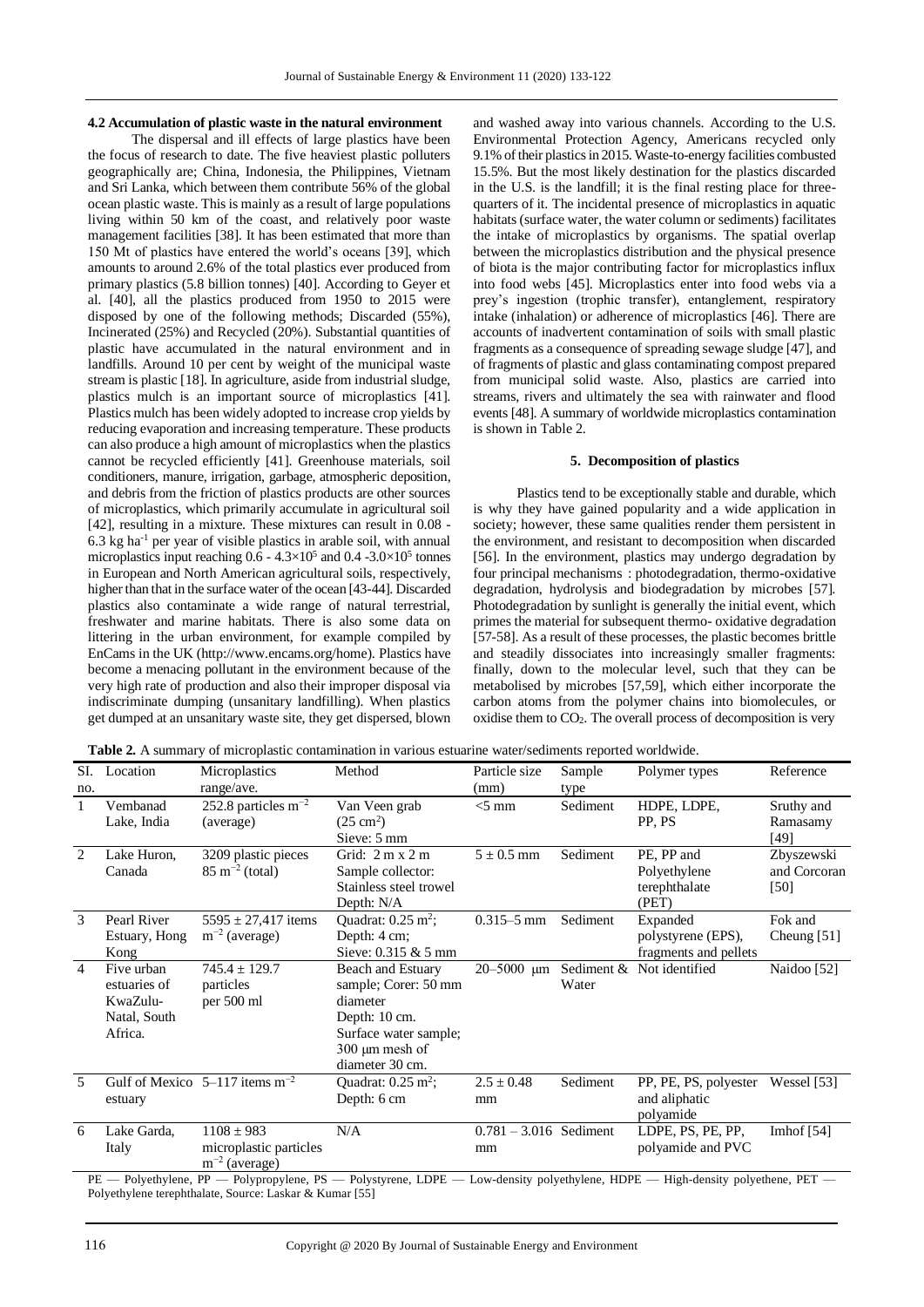slow, however; an estimated 50 years for a foam plastic cup, 400 years for a plastic drinking cup, 450 years for a disposable nappy, and 600 years for a fishing line [60]. The persistence of plastics in the oceans is enhanced by the limited availability of oxygen, and by the cooling effect of the water; also, rates of hydrolysis are too low to provide an effective route for the decomposition of most polymer components of plastic debris [57]. To consign plastic waste to landfills involves rendering unavailable land that might otherwise be more productively used, such as for agriculture [61], and in combination with the fact that most plastics degrade but slowly, especially in landfill environments, the land is necessarily thus occupied for a longer term. When such degradation does occur, the plastic may discharge a host of secondary pollutants, such as benzene, xylenes, and trimethylbenzene isomers, either as gaseous components or via leachate [62], along with various other substances, including bisphenol A (BPA) [62-64], with the risk of groundwater contamination. In addition to its acknowledged role as an endocrine disruptor, BPA has been demonstrated to promote the production of hydrogen sulphide by sulphate reducing bacteria that are present in soil [64].

#### **6. Plastic waste handling**

Before 1980, plastic recycling and incineration were negligible. Since then, only non-fibre plastics have been subject to significant recycling efforts. The following results apply to non-fibre plastic only: Global recycling and incineration rates have slowly increased to account for 18 and 24%, respectively, of non-fibre plastic waste generated in 2014. On the basis of limited available data, the highest recycling rates in 2014 were in Europe (30%) and China (25%), whereas in the United States, plastic recycling has remained steady at 9% since 2012 [65-69]. In Europe and China, incineration rates have increased over time to reach 40 and 30%, respectively, in 2014 [66, 68]. However, in the United States, non-fibre plastics incineration peaked at 21% in 1995 before decreasing to 16% in 2014 as recycling rates increased, with discard rates remaining constant at 75% during that time period [67]. Waste management information for 52 other countries suggests that in 2014, the rest of the world had recycling and incineration rates similar to those of the United States [70]. To date, end-of-life textiles (fibre products) do not experience significant recycling and are thus incinerated or discarded together with other solid waste.

#### **7. Threats, risks, and environmental burdens**

A recent analysis by the State University of New York on plastics water bottles made a shocking report as it found twice as many microplastics in bottled water as compared to tap water on average. The samples were collected from 19 locations from different countries including India, Brazil, China, Kenya, Lebanon, Mexico, Thailand, USA and Indonesia. It was found that 93 percent of the samples collected contained microplastics particulates ranging from 1 to 10,000 in a single water bottle [55]. The food safety authorities of the entire advanced developed nations do not have any residue limit for microplastic as of now. The World Health Organization started to review the potential risk of plastic pollutants across the world to bring down the use of plastics. The environmental fate of a plastic product includes the processes by which both the plastic material and the chemicals released during the preproduction and production phases are moved and transformed. Hazardous substances may be emitted during all phases of the life cycle of a plastic product and may consist of nonpolymeric substances (e.g., raw materials, monomers, catalysts, solvents, by-products from production, and additives), as well as degradation products of the nonpolymeric substances and from the polymer itself. It should be emphasised that a polymer ranked as hazardous

is not the same as the polymer being hazardous. The ranking means that the polymer is made from hazardous substances (the greatest part being transformed during polymerisation). Release of these hazardous substances or degradation products may occur during production, use and end of life phase, and thereby there is a hazard associated with the ranked polymer type. These plastics are made from depletable resources (fossil fuels) as mentioned earlier on and are not sustainable as they pose more environmental burdens that arise from continued production. Some of the raw material substances, intermediate substances or by-products in the synthesis of monomers are sometimes more toxic than the monomer itself. Besides the residual monomers, other polymerisation impurities can also be present in a plastic product. These include oligomers, low molecular weight polymer fragments, catalyst remnants, and polymerisation solvents, as well as a wide range of plastic additives including processing aids and end-product additives [71]. All these non-polymeric components are usually of low molecular weight and may, therefore, migrate from the plastic product [71] to air, water or other contact media (e.g., food). Two very hazardous raw material substances are benzene and butadiene, which are both classified as carcinogenic (category 1A) and mutagenic (category1B). During production, the size and type of emissions to water and air varies between different polymers and between different production sites, according to EU risk assessment reports (European Commission Joint Research Centre, e.g., 2009, 2010, 2017). During use and end of life, many factors determine the type and size of emissions from plastic polymers and products.

The major commercial polymers, polyethylene and polypropylene, are extremely resistant to biodegradation [72], i.e., degradation by micro-organisms. According to [73], only 0.1% of the carbon in a polyethylene polymer will be transformed into CO<sup>2</sup> per year by biodegradation, even under optimal laboratory exposure conditions. Most other plastic polymer types are resistant to biodegradation (non-biodegradable) (e.g. PVC, polystyrene, polyacrylonitrile, and polymethyl methacrylate; [74]). The few biodegradable polymers only have a minor share in the plastics market today, but this is growing. However, not all of them are completely biodegradable in the natural environment [75]. Non-biodegradable polymers can, however, be degraded by heat, oxidation, hydrolysis, and mechanical shear, but these means of degradation also produce pollutants such as carbon monoxide, sulphur dioxide, nitrogen oxide and ozone [76]. During thermal degradation, nitrogen-containing plastics (e.g. nylons and polyacrylonitrile) release hydrogen cyanide; chlorinecontaining materials (e.g. PVC) release hydrogen chloride & dioxins; fluorine-containing polymers (e.g., polyvinylidene fluoride and PTFE) release hydrogen fluoride; and some polymers (mentioned above) are depolymerised into their monomers [76-78]. Carbon dioxide and monoxide are produced from any hydrocarbon material in fire [60]. Of these, hydrogen cyanide and hydrogen fluoride are fatal if inhaled and carbon monoxide may damage the unborn child as reported by the Stockholm Convention on Persistent Organic Pollutants (POPs) [21].

Microplastics are very much harmful to marine life as the pollutant travels all the way from rivers to seas or oceans. They are so light that they can be easily tossed around and for many water species, they look like their food and are thus consumed which then accumulates in their body. The sea fish sometimes consume such plastic waste and unknowingly human beings consume such seafood and the microplastics which contain toxins enters in the bloodstream and affects the health directly, and hence such contaminant poses a potential threat to the environment and mankind (A report on "Microplastic pollution in oceans, a menace which is far worse than feared, says, scientists", Environment | The Guardian, 12 March 2018). Consumption of microplastics for a long period of time may change our human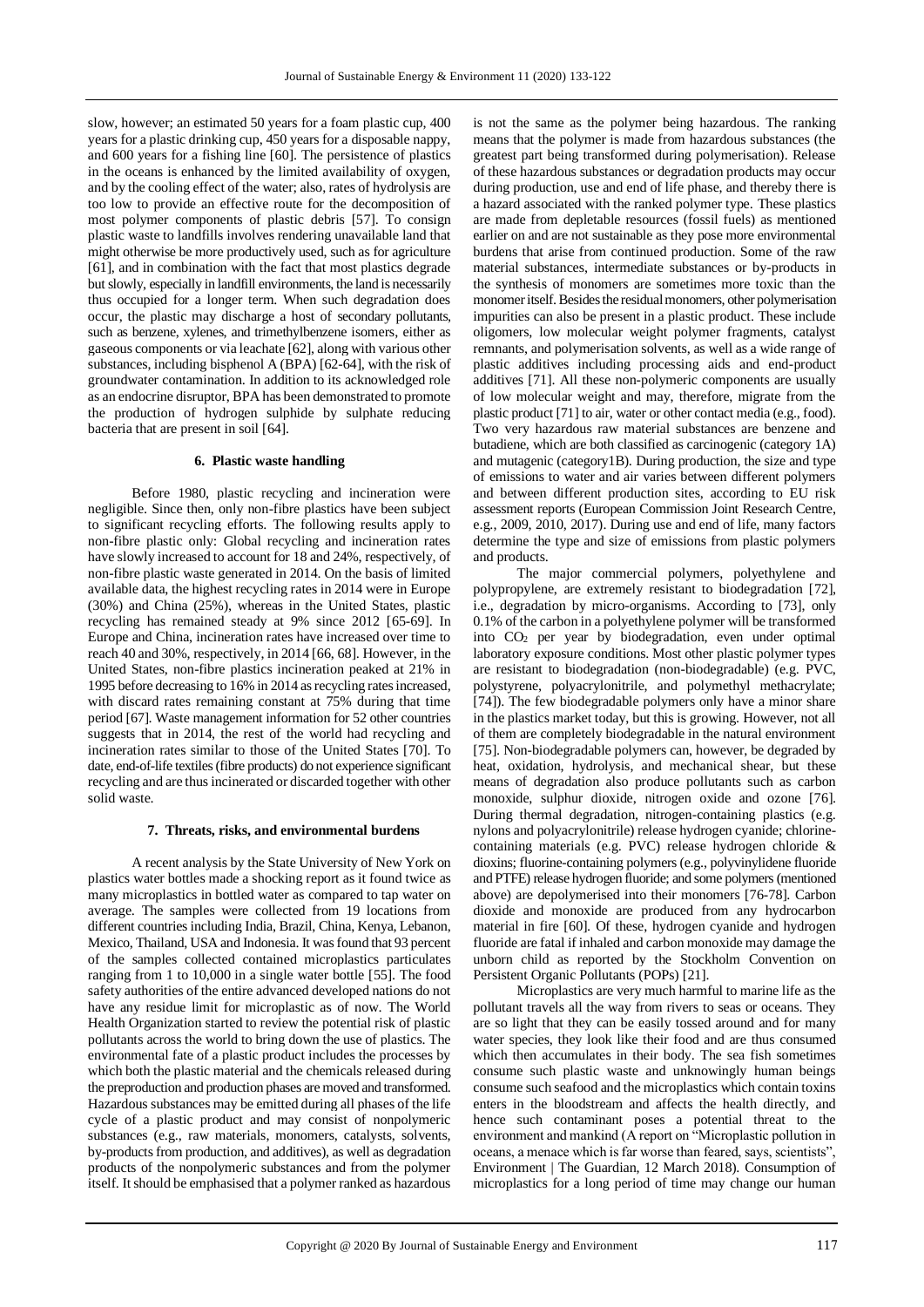chromosomes and may lead to infertility, obesity, and even cause cancer [79]. A statement by the EU Commission, 2017 informs that "Microplastics are of particular concern due to the negative effects on marine and freshwater environments, aquatic life, biodiversity, and possibly to human health since their small size facilitates uptake and bioaccumulation by organisms or toxic effects from the complex mixture of chemicals these particles consist of." [80].

# **8. Comparative Life Cycle Assessment of petroleum-based plastics and bioplastics**

Life cycle assessment (LCA) is a beneficial tool for assessing the environmental impacts associated with a material, product, process or service over the entire life cycle that is cradle to gate or cradle to grave [81]. LCA is a tool to evaluate the environmental aspects of the products or services over their entire life starting from the raw materials from which they are made until the final disposal. A full LCA would serve as an appropriate tool for environmental impact evaluation. The studies reviewed focused on the evaluation and analysis the environmental impacts from cradle to grave of bioplastics (agro material-based) and petroleum-based plastics by using packaging materials as the representative product based on a life cycle approach. These studies evaluated the environmental impacts in terms of global warming, fossil depletion, acidification, eutrophication, land occupation, water depletion, and toxicity for whole life cycle of petroleum-based plastics and bioplastics. They also identified the stages of the product's life cycle that contributed the most impacts [82-88].

Different countries have already tried to find the best solution for the grocery bag by using life cycle assessment. For example, the American Chemical Council Plastics Division concluded a comparison of paper and plastic bags using LCA in the USA [89]. The result demonstrated that plastic bag manufacture demands less energy, water and fossil fuel than paper ones. Moreover, the amount of solid wastes and greenhouse gases are also less. Also, several LCA studies about bioplastics in the past have shown their advantage as compared to conventional plastics particularly in the environmental impacts of global warming and fossil depletion [90-91]. However, many studies have also argued that bioplastics have a negative effect on the environment such as land use change [60] due to land expansion and land required for feedstock cultivation for bioplastic; ozone depletion, eutrophication, acidification impact due to the fertilization. [82-83, 92-93].

In the first case, an LCA research work on bagasse and PS foam carried out by Fangmongkol & Gheewala [84], the environmental life cycle impacts of bagasse lunch boxes were evaluated and compared to PS foam lunch boxes. The results show that bleached bagasse pulp production has a significant contribution to almost all the impacts. The major contributor to the global warming of bagasse lunch boxes is bleached bagasse pulp production (69% of total) due to the utilization of chemicals at plant, accounting for 84% of the total global warming impact from bleached bagasse pulp production and sodium chlorate production (3.9%).The major reason that makes the environmental impacts of bagasse lunch boxes larger than PS foam lunch boxes is the weight of bagasse lunch boxes, which are five times that of PS foam lunch boxes. The second reason is the use of chemicals in the bleaching process.

Similarly, an LCA research work involving Bioplastic (PLA) and conventional plastic (HDPE) by [85] showed that petroleum plastic bags perform better than bioplastic bags in all categories and are quite similar in term of fossil depletion impact. The major stage contributing to the impacts of bioplastic bags is the PLA production stage which is particularly due to the higher resin requirement for bioplastic bag production as compared to

plastic bags. The life cycle global warming impact from the raw material acquisition to the production of the bioplastic bags was higher compared to the plastic bags. The major contributor of global warming impact for bioplastic bag was PLA resin production, especially from the utilization of chemicals and energy. The second largest contributor was sugarcane cultivation and harvesting (14%) due to the production and utilization of nitrogen fertilizers. Meanwhile, the main contributor to global warming impact of the conventional (HDPE) bags was ethylene production (monomer), accounting for 37%. Additionally, a research work by [86] employed LCA to determine the environmental impacts and economic sustainability of bioplastics production with various endof-life options. The results showed that the environmental and economic sustainability could be enhanced with 100% mechanical recycling of all kinds of studied plastics. It is also important to highlight that mechanical recycling showed a better performance in terms of environmental and economic sustainability than composting of bioplastics. This result shows that the end-of-life of these materials must be considered before production. Furthermore, in the United Kingdom a comparative research of carrying bags was made by the Environmental Agency in 2011 [87]. They looked at environmental impact of the whole life cycle. The results showed that the environmental impacts of carrier bags are dominated by resource use and production. Another study showed the Australian experience; Consulting Pty Ltd compared high-density plastic grocery bags with several other bags made from paper, compostable plastic, cotton, and polypropylene. The reusable polypropylene bags had the least impact on the environment [88].

As stated earlier, marine plastic littering and landfilling of plastics can cause major impacts on ecological, social and economic values. In the case of ecological impacts, the individual organisms like marine mammals, reptiles, birds and fish, may entangle or ingest floating litter. Marine litter can also damage their habitats, like coral reefs. However, the amount of literature that quantifies the extent of plastic wastes pollution in these niches is limited. This limitation has also carried over on assessing the environmental impacts of the plastic waste in landfills and marine habitats. Hence, it is worthy to state that several research articles [2, 84-86, 94-95] on plastic waste LCA and management acknowledged that impacts related to marine plastics debris, and plastic landfilling are not properly addressed in LCA. Very recently, in a workshop on marine littering and landfilling of plastics [96-97], it was agreed that addressing these limitations within LCA methodology would be meaningful and feasible; however, the methodology needs to be further developed. To this effect, a lot of works are on-going to help address these limitations of the LCA methodology.

With the help of LCA a task has been accomplished, which is to detect the phases of the product's life cycle that are contributing major environmental burdens. Identifying these phases will help push decision makers to find means and implement measures to cut down these impacts. The results of these LCA studies indicates that the bioplastics contribute more burdens in the production phase due to the use of bleaching chemicals, resins, and electricity for cleaning. Also, according to the results, the bioplastics are more sustainable in the long-run as they are mainly made from renewable resources as earlier stated in the introductory section and are more environmental friendly in terms of degradation and recycling. As a result of findings from the literature review of this study, it is imperative to raise awareness about plastic pollution and its adverse effects on the ecosystem. Therefore, it is necessary to make recommendations to help promote cleaner and safer production of these plastics, to promote proper plastic waste disposal and management. The following section will therefore attempt to make recommendations to sensitize every stakeholder.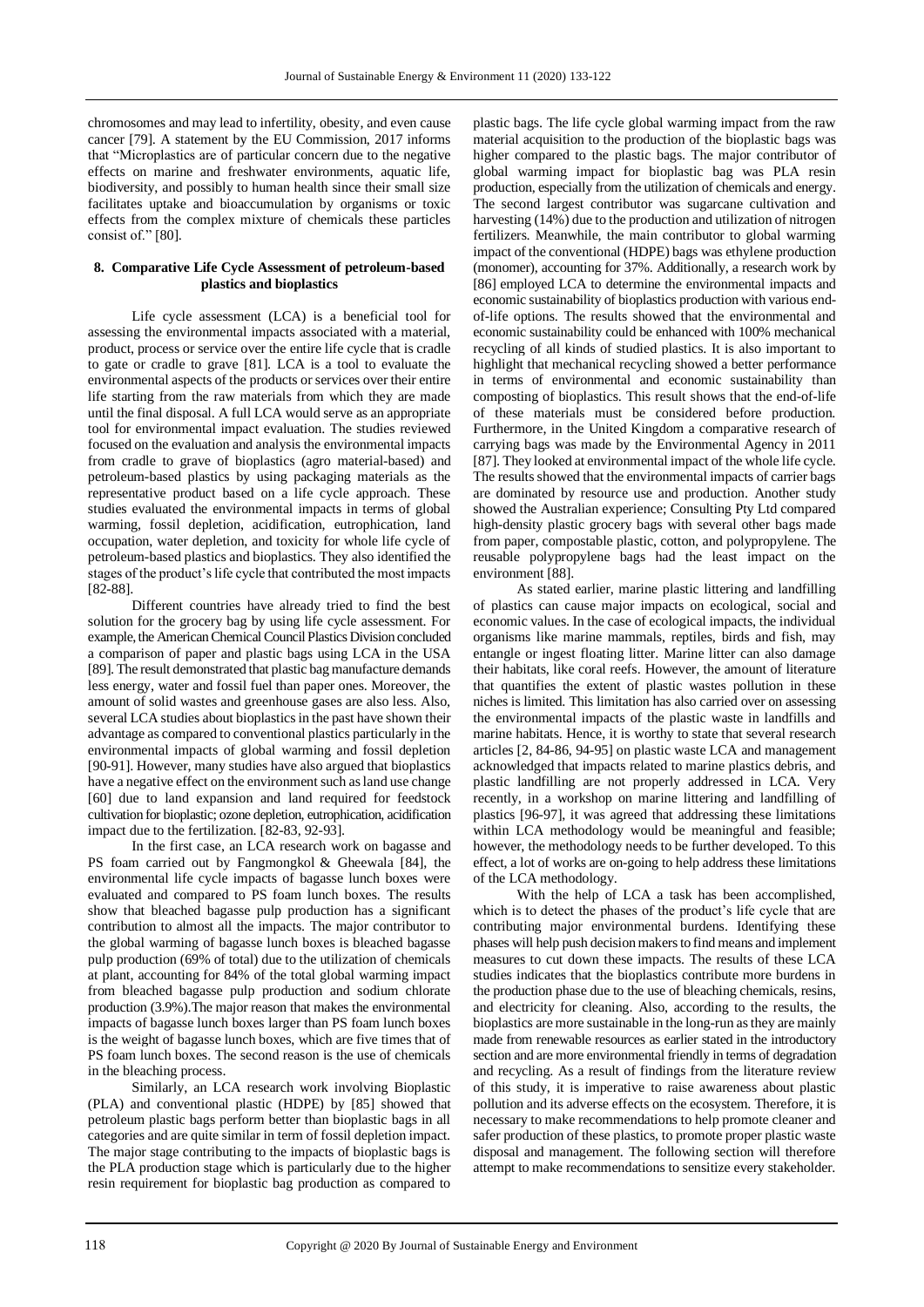#### **9. Measures to control plastic, microplastic and polymer waste**

To curb the effects of plastics (bioplastics, petroleumbased plastics) and microplastics in the environment, effective measures need to be adopted. This review study has identified hazardous substances (monomers, additives) used in polymer and bioplastics production for which the risks ought to be evaluated for decisions on need for risk reduction measures, substitution, or even phase out [21, 24]. There is also a need to assess the risks from exposure in a broader context, including plastic waste pollution, degradation products, additives and mixture toxicity. Environmental and human health hazard ranking models, as the one in this study, can be useful tools for comparing substances, mixtures or articles in hazard and risk assessment [7, 21, 57]. The end-of-life of these plastics should be factored into design and production so as to aid the process of recycling [91]. In the same vein of thought, an environment protection agency should be formed to regulate against unsanitary landfilling of plastics waste as some of these plastic wastes can be otherwise taken to recycling plants and recylcled into other useful items. Public awareness and public motivation must be done to judiciously use plastic items if they must use one, to properly dispose plastics waste, to promote the use of biodegradable bags and non-plastic materials through government approach and non-governmental organizations.

#### **10. Conclusion of review results**

There is no simple solution to this complex and global issue. Plastics and microplastics are growing contaminants affecting the whole world. Plastics offer considerable benefits for the future, but it is evident that our current approaches to production, use, and disposal are not sustainable and present concerns for wildlife and human health. We have considerable knowledge about many of the environmental hazards, and information on human health effects is growing, but many concerns and uncertainties remain. There are several solutions, but these can only be achieved by combined actions. There is a role for individuals, via appropriate use and disposal, particularly recycling; for industry by adopting green chemistry, material reduction and by designing products for reuse and/or end-of-life recyclability, and for governments and policymakers by setting standards and targets, by defining appropriate product labelling to inform and incentivize change and by funding relevant academic research and technological developments. Going by the ever-increasing volume of plastic production year in year out, combined with the low percentage of recycling which translates to a high percentage of landfilling and most importantly the nonbiodegradable property of the plastics, it is apparent that plastics are not sustainable in the long-run, hence, the need to explore alternatives (e.g., bioplastics). These measures must be considered within a framework of lifecycle analysis and this should incorporate all of the key stages in plastic production, including synthesis of the chemicals that are used in production, together with usage and disposal. From the results of the above mentioned LCA analyses from different countries, it is valid to say that according to shortterm environmental impact, petroleum-based plastics have a lower impact compared to bioplastics. Although if we are looking at landfilling, marine deposition and long-term harmfulness, biodegradable bags have less impact as they can decompose. Such results are not always apparent, therefore, measuring the impact on environment and human health is necessary and important. In addition, resource extraction and manufacturing processes create the biggest environmental impact among all the stages of production. Additives chemicals used in the production of bioplastics and petroleum-based plastics have been found to be potentially harmful to human health and the environment. Whilst staying conscious of the fact that bioplastics pose more environmental burdens, there is a lot of scope for improvement in production and processing,

e.g., reducing the weight of the bioplastics, also the bleaching stage of production for some bioplastics can be phased-out or done in a more environmental friendly way to help reduce the overall environmental demerits of the bioplastic, with these wholesome improvements in production, processing, and proper waste managements (composting and mechanical recycling), bioplastics would be worthy alternatives / replacements to the petroleum-based plastics. These actions are overdue and are now required with urgent effect; there are diverse environmental hazards associated with the accumulation of plastic waste and there are growing concerns about effects on human health, yet plastic production continues to growconsiderably. As a consequence, the quantity of plastics produced in the next years of the current century will keep rising continually.

## **Acknowledgement**

The authors would like to acknowledge the Joint Graduate School of Energy and Environment (JGSEE), King Mongkut's University of Technology Thonburi and the Center of Excellence on Energy Technology and Environment (CEE), PERDO, Ministry of Higher Education, Science, Research and Innovation for financial support to complete this research work.

#### **References**

- [1] Ryberg, M.W., Hauschild, M.Z., Wang, F., Averous-Monnery, S. and Laurent, A. 2019. Global environmental losses of plastics across their value chains, *Resources, Conservation and Recycling*, 151, 104459, Available online: https://doi.org/10.1016/j.resconrec.2019.104459.
- [2] Boucher, J. and Friot, D. 2017. *Primary Microplastics in the Oceans: A Global Evaluation of Sources* (pp. 2017-002). Gland, Switzerland: IUCN*.*
- [3] Zalasiewicz, J., Waters, C.N., do Sul, J.A.I., Corcoran, P.L., Barnosky, A.D., Cearreta, A. and McNeill, J.R. 2016. The geological cycle of plastics and their use as a stratigraphic indicator of the Anthropocene, *Anthropocene*, 13, 4-17.
- [4] Brandon, J.A., Jones, W. and Ohman, M.D. 2019. Multidecadal increase in plastic particles in coastal ocean sediments, *Science Advances*, 5(9), eaax0587.
- [5] International organisation for Standardization. 2013. *ISO 472: Plastics-vocabulary*. Available online: https://www.iso.org/obp/ui/#iso:std:iso:472:ed-4:vl:en [Accessed on: July 23, 2017].
- Vert, M., Doi, Y., Hellwich, K.H., Hess, M., Hodge, P., Kubisa, P. and Schué, F. 2012. Terminology for biorelated polymers and applications (IUPAC Recommendations 2012), *Pure and Applied Chemistry*, 84(2), 377-410.
- [7] Cole, M., Lindeque, P., Halsband, C. and Galloway, T.S. 2011. Microplastics as contaminants in the marine environment: a review. *Marine Pollution Bulletin*, *62*(12), 2588-2597.
- [8] Hahladakis, J.N., Velis, C.A., Weber, R., Iacovidou, E. and Purnell, P. 2018. An overview of chemical additives present in plastics: migration, release, fate and environmental impact during their use, disposal and recycling, *Journal of Hazardous Materials*, 344, 179-199.
- [9] Castañeda, R.A., Avlijas, S., Simard, M.A. and Ricciardi, A. 2014. Microplastic pollution in St. Lawrence river sediments, *Canadian Journal of Fisheries and Aquatic Sciences*, 71(12), 1767-1771.
- [10] Napper, I.E., Bakir, A., Rowland, S.J. and Thompson, R.C. 2015. Characterisation, quantity and sorptive properties of microplastics extracted from cosmetics, *Marine Pollution Bulletin*, 99(1-2), 178-185.
- [11] Chang, M. 2015. Reducing microplastics from facial exfoliating cleansers in wastewater through treatment versus consumer product decisions, *Marine Pollution Bulletin*, 101(1), 330-333.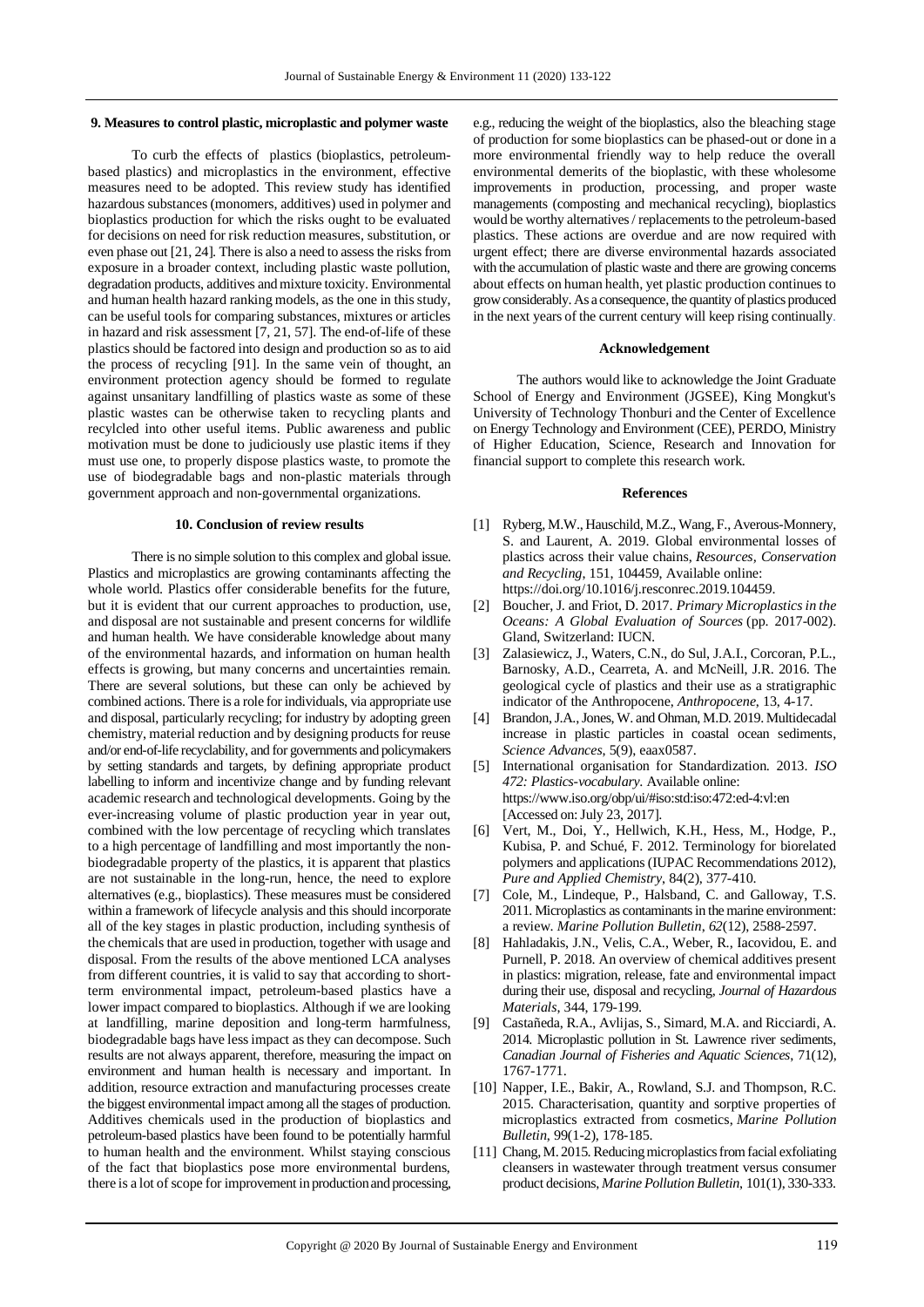- [12] Fendall, L.S. and Sewell, M.A. 2009. Contributing to marine pollution by washing your face: microplastics in facial cleansers, *Marine Pollution Bulletin*, 58(8), 1225-1228.
- [13] Lei, K., Qiao, F., Liu, Q., Wei, Z., Qi, H., Cui, S., Yue, X., Deng, Y. and An, L. 2017. Microplastics releasing from personal care and cosmetic products in China, *Marine Pollution Bulletin*, 123(1-2), 122-126.
- [14] Waller, C.L., Griffiths, H.J., Waluda, C.M., Thorpe, S.E., Loaiza, I., Moreno, B. and Hughes, K.A. 2017. Microplastics in the Antarctic marine system: an emerging area of research, *Science of the Total Environment*, 598, 220-227.
- [15] Cesa, F.S., Turra, A. and Baruque-Ramos, J. 2017. Synthetic fibres as microplastics in the marine environment: a review from textile perspective with a focus on domestic washings, *Science of The Total Environment*, 598, 1116-1129.
- [16] Vesilind, P. (Ed.). 2003. *Wastewater Treatment Plant Design* (Vol. 2). IWA publishing.
- [17] PlasticsEurope. 2018*. Plastics -the Facts 2018: An Analysis of European Plastics Production, Demand and Waste Data for 2017* (14.10.2018). Available online: https://www.plasticseurope.org/application/files/6315/4510 /9658/Plastics\_the\_facts\_2018\_AF\_web.pdf.
- [18] PlasticsEurope. 2019. *Plastics – the Facts 2019. An Analysis of European Plastics Production, Demand and Waste Data for 2018* (14.10.2019). Available online: https://www.plasticseurope.org/application/files/9715/7129 /9584/FINAL\_web\_version\_Plastics\_the\_facts2019\_14102 019.pdf.
- [19] Matlack, A. 2010. *Introduction to green chemistry*. CRC Press.
- [20] Browne, M.A., Crump, P., Niven, S.J., Teuten, E., Tonkin, A., Galloway, T. and Thompson, R. 2011. Accumulation of microplastic on shorelines worldwide: sources and sinks, *Environmental Science and Technology*, 45(21), 9175-9179.
- [21] Lithner, D., Larsson, Å. and Dave, G. 2011. Environmental and health hazard ranking and assessment of plastic polymers based on chemical composition, *Science of the Total Environment*, 409(18), 3309-3324.
- [22] United Nations. 2015. *Globally Harmonized System of Classification and Labelling of Chemicals(GHS)*. United Nations, New York and Geneva, 6<sup>th</sup> revised edition, Available online: https://www.unece.org/fileadmin/DAM/trans/danger/publi/ ghs/ghs\_rev06/English/ST-SG-AC10-30-Rev6e.pdf [29 November 2020].
- [23] European Chemicals Agency. *Table of harmonised entries in Annex VI to CLP - ECHA*. (n.d.). Echa.Europa.Eu., Available online: https://echa.europa.eu/information-onchemicals/annex-vi-to-clp [29 November 2020].
- [24] Lithner, D., Damberg, J., Dave, G. and Larsson, Å. 2009. Leachates from plastic consumer products – Screening for toxicity with Daphnia magna, *Chemosphere*, 74(9), 1195-1200, Available online:

https://doi.org/10.1016/j.chemosphere.2008.11.022.

- [25] Gensch, C.-O., Zangl, S., Groß, R., Weber, A.K. and Deubzer, O. 2009. *Final Report: Adaptation to Scientific and Technical Progress under Directive 2002/95/EC*, Available online: https://ec.europa.eu/environment/waste/weee/pdf/report\_20 09.pdf.
- [26] Löder, M.G. and Gerdts, G. 2015. Methodology used for the detection and identification of microplastics-A critical appraisal. In Bergmann M., Gutow L., Klages M. (eds); *Marine Anthropogenic Litter*(pp. 201-227). Springer, Cham.
- [27] Eriksen, M., Mason, S., Wilson, S., Box, C., Zellers, A., Edwards, W. and Amato, S. 2013. Microplastic pollution in the surface waters of the Laurentian Great Lakes, *Marine Pollution Bulletin*, 77(1-2), 177-182.
- [28] Ballent, A., Corcoran, P.L., Madden, O., Helm, P.A. and Longstaffe, F.J. 2016. Sources and sinks of microplastics in

Canadian Lake Ontario nearshore, tributary and beach sediments, *Marine Pollution Bulletin*, 110(1), 383-395.

- [29] Hidalgo-Ruz, V., Gutow, L., Thompson, R.C. and Thiel, M. 2012. Microplastics in the marine environment: a review of the methods used for identification and quantification, *Environmental Science and Technology*, 46(6), 3060-3075.
- [30] Dekiff, J.H., Remy, D., Klasmeier, J. and Fries, E. 2014. Occurrence and spatial distribution of microplastics in sediments from Norderney, *Environmental Pollution*, 186, 248-256.
- [31] Fischer, E.K., Paglialonga, L., Czech, E. and Tamminga, M. 2016. Microplastic pollution in lakes and lake shoreline sediments–a case study on Lake Bolsena and Lake Chiusi (central Italy), *Environmental Pollution*, 213, 648-657.
- [32] La Daana, K.K., Officer, R., Lyashevska, O., Thompson, R.C. and O'Connor, I. 2017. Microplastic abundance, distribution and composition along a latitudinal gradient in the Atlantic Ocean, *Marine Pollution Bulletin*, 115(1-2), 307-314.
- [33] Lusher, A.L., Welden, N.A., Sobral, P. and Cole, M. 2017. Sampling, isolating and identifying microplastics ingested by fish and invertebrates, *Analytical Methods*, 9(9), 1346-1360.
- [34] Duis, K. and Coors, A. 2016. Microplastics in the aquatic and terrestrial environment: sources (with a specific focus on personal care products), fate and effects, *Environmental Sciences Europe*, 28(1), 2, Available online: https://doi.org/10.1186/s12302-015-0069-y.
- [35] Frere, L., Paul-Pont, I., Rinnert, E., Petton, S., Jaffré, J., Bihannic, I. and Huvet, A. 2017. Influence of environmental and anthropogenic factors on the composition, concentration and spatial distribution of microplastics: a case study of the Bay of Brest (Brittany, France), *Environmental Pollution*, 225, 211-222.
- [36] Leslie, H.A., Brandsma, S.H., Van Velzen, M.J.M. and Vethaak, A.D. 2017. Microplastics en route: Field measurements in the Dutch river delta and Amsterdam canals, wastewater treatment plants, North Sea sediments and biota, *Environment International*, 101, 133-142.
- [37] Shim, W.J., Hong, S.H. and Eo, S.E. 2017. Identification methods in microplastic analysis: a review, *Analytical Methods*, 9(9), 1384-1391.
- [38] Jambeck, J.R., Geyer, R., Wilcox, C., Siegler, T.R., Perryman, M., Andrady, A., Narayan, R. and Law, K.L. 2015. Plastic waste inputs from land into the ocean, *Science*, 347(6223), 768-771.
- [39] World Economic Forum and Ellen MacArthur Foundation. 2017. *The New Plastics Economy: Catalysing action*.
- [40] Geyer, R., Jambeck, J.R. and Law, K.L. 2017. Production, use, and fate of all plastics ever made, *Science Advances*, 3(7), e1700782.
- [41] Yan, C.R., He, W.Q., Liu, S. and Cao, S.L. 2015. Application of mulch films and prevention of its residual pollution in China, *Beijing: Science Press*, 43-52 (in Chinese).
- [42] Song, Y.K., Hong, S.H., Jang, M., Han, G.M., Jung, S.W. and Shim, W.J. 2017. Combined effects of UV exposure duration and mechanical abrasion on microplastic fragmentation by polymer type, *Environmental Science and Technology*, 51(8), 4368-4376.
- [43] Nizzetto, L., Futter, M. and Langaas, S. 2016. Are agricultural soils dumps for microplastics of urban origin?, *Environmental Science and Technology*, 50, 10777-10779.
- [44] Van Sebille, E. 2015. The oceans' accumulating plastic garbage.
- [45] Setälä, O., Lehtiniemi, M., Coppock, R. and Cole, M. 2018. Microplastics in marine food webs. In *Microplastic Contamination in Aquatic Environments* (pp. 339-363). Elsevier.
- [46] Watts, A.J., Urbina, M.A., Corr, S., Lewis, C. and Galloway, T.S. 2015. Ingestion of plastic microfibers by the crab Carcinus maenas and its effect on food consumption and energy balance, *Environmental Science and Technology*, 49(24), 14597-14604*.*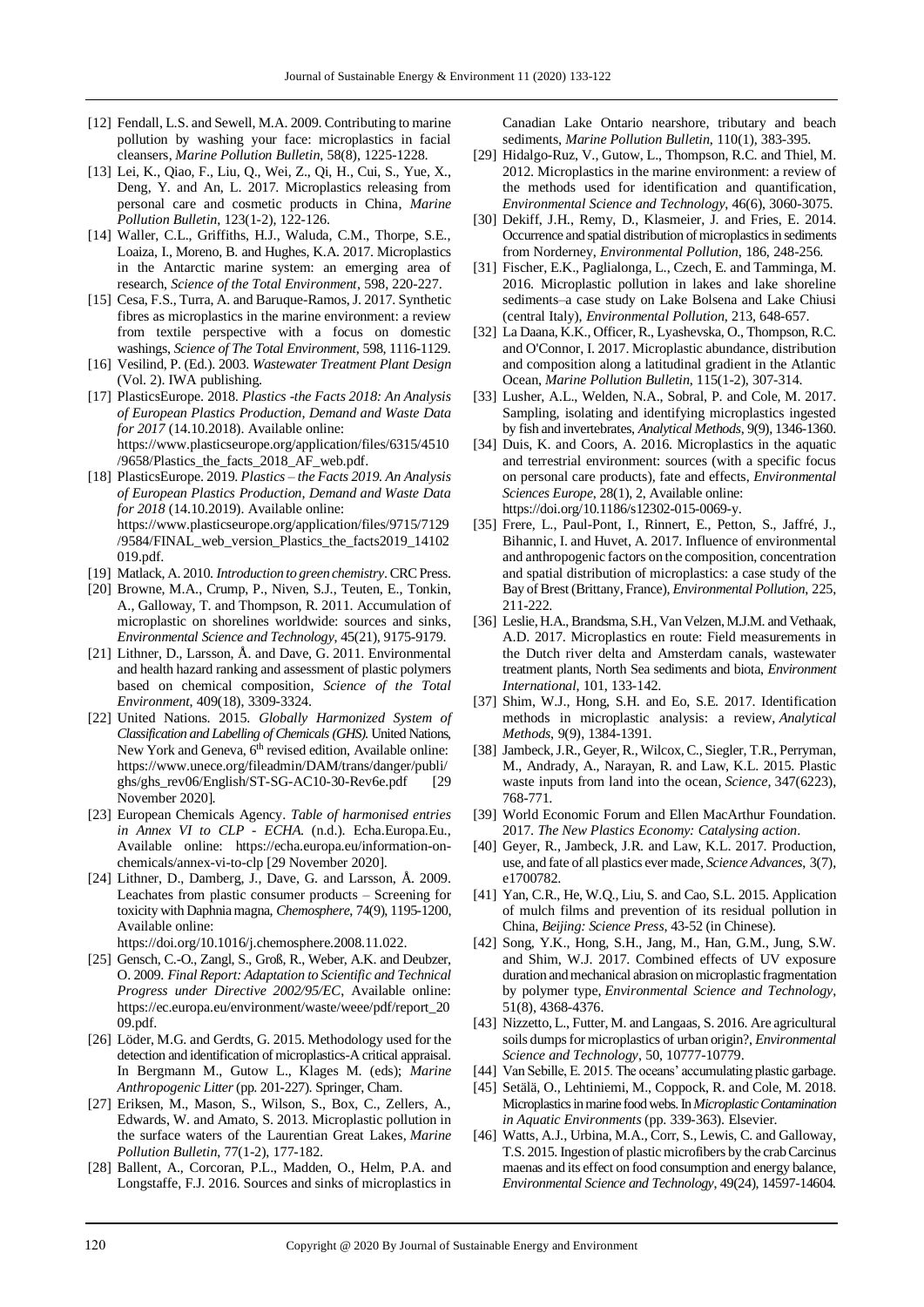- [47] Zubris, K.A.V. and Richards, B.K. 2005. Synthetic fibres as an indicator of land application of sludge, *Environmental Pollution*, 138(2), 201-211.
- [48] Thompson, R.C., Moore, C.J., Vom Saal, F.S. and Swan, S.H. 2009. Plastics, the environment and human health: current consensus and future trends, *Philosophical Transactions of the Royal Society B: Biological Sciences*, 364(1526), 2153-2166.
- [49] Sruthy, S. and Ramasamy, E.V. 2017. Microplastic pollution in Vembanad Lake, Kerala, India: the first report of microplastics in lake and estuarine sediments in India, *Environmental Pollution*, 222, 315-322.
- [50] Zbyszewski, M. and Corcoran, P.L. 2011. Distribution and degradation of freshwater plastic particles along the beaches of Lake Huron, Canada, *Water, Air, & Soil Pollution*, 220(1- 4), 365-372.
- [51] Fok, L. and Cheung, P.K. 2015. Hong Kong at the Pearl River Estuary: A hotspot of microplastic pollution, *Marine Pollution Bulletin*, 99(1-2), 112-118.
- [52] Naidoo, T., Glassom, D. and Smit, A.J. 2015. Plastic pollution in five urban estuaries of KwaZulu-Natal, South Africa, *Marine Pollution Bulletin*, 101(1), 473-480.
- [53] Wessel, C.C., Lockridge, G.R., Battiste, D. and Cebrian, J. 2016. Abundance and characteristics of microplastics in beach sediments: insights into microplastic accumulation in northern Gulf of Mexico estuaries, *Marine Pollution Bulletin*, 109(1), 178-183.
- [54] Imhof, H.K., Ivleva, N.P., Schmid, J., Niessner, R. and Laforsch, C. 2013. Contamination of beach sediments of a subalpine lake with microplastic particles, *Curr. Biol*., 23, 867-868.
- [55] Laskar, N. and Kumar, U. 2019. Plastics and microplastics: A threat to environment, *Environmental Technology & Innovation*, 14, 100352, doi.org/10.1016/j.eti.2019.100352.
- [56] Webb, H.K., Arnott, J., Crawford, R.J. and Ivanova, E.P. 2013. Plastic degradation and its environmental implications with special reference to poly (ethylene terephthalate), *Polymers*, 5(1), 1-18, doi:10.3390/polym5010001.
- [57] Andrady, A.L. 2011. Microplastics in the marine environment, *Marine Pollution Bulletin*, 62(8), 1596-1605.
- [58] Raquez, J.M., Bourgeois, A., Jacobs, H., Degée, P., Alexandre, M. and Dubois, P. 2011. Oxidative degradations of oxodegradable LDPE enhanced with thermoplastic pea starch: Thermomechanical properties, morphology, and UV‐ageing studies, *Journal of Applied Polymer Science*, 122(1), 489-496.
- [59] Zheng, Y., Yanful, E.K. and Bassi, A.S. 2005. A review of plastic waste biodegradation, *Critical Reviews in Biotechnology*, 25(4), 243-250.
- [60] Le Guern, C. 2018. *When the Mermaids Cry: The Great Plastic Tide*. Santa Anguila Foundation.
- [61] Zhang, J., Wang, X., Gong, J. and Gu, Z. 2004. A study on the biodegradability of polyethylene terephthalate fibre and diethylene glycol terephthalate, *Journal of Applied Polymer Science*, 93(3), 1089-1096.
- [62] Xu, S.Y., Zhang, H., He, P.J. and Shao, L.M. 2011. Leaching behaviour of bisphenol, A from municipal solid waste under landfill environment, *Environmental Technology*, 32(11), 1269-1277.
- [63] Svenson, A., Sjöholm, S., Allard, A.S. and Kaj, L. 2011. Antiestrogenicity and estrogenicity in leachates from solid waste deposits, *Environmental Toxicology*, 26(3), 233-239.
- [64] Tsuchida, D., Kajihara, Y., Shimidzu, N., Hamamura, K. and Nagase, M. 2011. Hydrogen sulphide production by sulphatereducing bacteria utilizing additives eluted from plastic resins, *Waste Management and Research*, 29(6), 594-601.
- [65] PlasticsEurope, EuPC, EPRO and EuPR. 2008. *The Compelling Facts about Plastics. An Analysis of Plastics Production, Demand and Recovery for 2006 in Europe*.
- [66] PlasticsEurope and EPRO. 2016. *Plastics—the facts 2016. An Analysis of European Plastics Production, Demand and Waste Data*. Plastics Europe.
- [67] U.S. Environmental Protection Agency (EPA). 2014. *Municipal Solid Waste Generation, Recycling, and Disposal in the United States: Tables and Figures for 2012*. Office of Resource Conservation and Recovery, USEPA.
- [68] National Bureau of Statics of China, *Annual Data, China Statistical Yearbook, 1996-2016*. Available online: www.stats.gov.cn/ENGLISH/Statisticaldata/AnnualData**/**.
- [69] Ma, Z.F. and Zhang, B. 2009. China plastics recycling industry in 2008, *China Plast*, 23, 1-5.
- [70] Hoornweg, D. and Bhada-Tata, P. 2012. *What a Waste: A Global Review of Solid Waste Management*. World Bank.
- [71] Crompton, T.R. 2007. *Additive Migration from Plastics into Foods: A Guide for Analytical Chemists*. iSmithers Rapra Publishing.
- [72] Nicholson, J.W. 2020. *The Chemistry of Medical and Dental Materials*. Biomaterials Science Series No. 7. Royal Society of Chemistry, 2<sup>nd</sup> Edition, , UK.
- [73] Andrady, A.L. 1998. Biodegradation of plastics: monitoring what happens. In *Plastics Additives* (pp. 32-40). Springer, Dordrecht.
- [74] Allsopp, D., Seal, K.J. and Gaylarde, C.C. 2004. *Introduction to Biodeterioration*. Cambridge University Press.
- [75] Rudnik, E. 2019. *Compostable Polymer Materials*. Newnes.
- [76] Ravve, A. 2000. Naturally occurring polymers. In *Principles of Polymer Chemistry* (pp. 449-475). Springer, Boston, MA.
- [77] Richardson, T.L. and Lokensgard, E. 2004. *Industrial Plastics: Theory and Applications*. Cengage Learning.
- [78] Fardell, P.J. 1993. *Toxicity of Plastics and Rubber in Fire*. Rapra Review Report 69, Vol. 6, No. 9, iSmithers Rapra Publishing, UK.
- [79] GESAMP. 2015. *Sources, Fate and Effects of Microplastics in the Marine Environment: A Global Assessment*. Kershaw, P.J. (Ed.), Joint Group of Experts on the Scientific Aspects of Marine Environmental Protection. Rep Stud GESAMP, No. 90, 96 p.
- [80] Backhaus, T. and Wagner, M. 2020. Microplastics in the environment: Much ado about nothing? A debate, *Global Challenges*, 4(6), 1900022, doi: 10.1002/gch2.201900022.
- [81] International Organization for Standardization. 2006. ISO *14040:2006 Environmental Management–Life Cycle Assessment– Principles and Framework*. International Organization for Standardization, Geneva, 1-28.
- [82] Taengwathananukool, S., Chidthaisong, A., Gheewala, S.H., Chiarakorn, S. and Theinsathid, P. 2013. Environmental impact assessment of bioplastic and melamine-based coffee cup production, *Journal of Sustainable Energy & Environment*, 4(3), 103-111.
- [83] Madival, S., Auras, R., Singh, S.P. and Narayan, R. 2009. Assessment of the environmental profile of PLA, PET and PS clamshell containers using LCA methodology, *Journal of Cleaner Production*, 17(13), 1183-1194.
- [84] Fangmongkol, K. and Gheewala, S.H. 2020. Life cycle assessment of biodegradable food container from bagasse in Thailand, *Journal of Sustainable Energy & Environment*, 11, 61-69.
- [85] Rattana, S. and Gheewala, S.H. 2019. Environment impacts assessment of petroleum plastic and bioplastic carrier bags in Thailand, *Journal of Sustainable Energy & Environment*, 10, 9-17.
- [86] Changwichan, K., Silalertruksa, T. and Gheewala, S.H. 2018. Eco-efficiency assessment of bioplastics production systems and end-of-life options, *Sustainability*, 10(4), 952.
- [87] Environmental Agency. 2011. *Evidence Life Cycle Assessment of Supermarket Carrier Bags*. Report: SC030148.